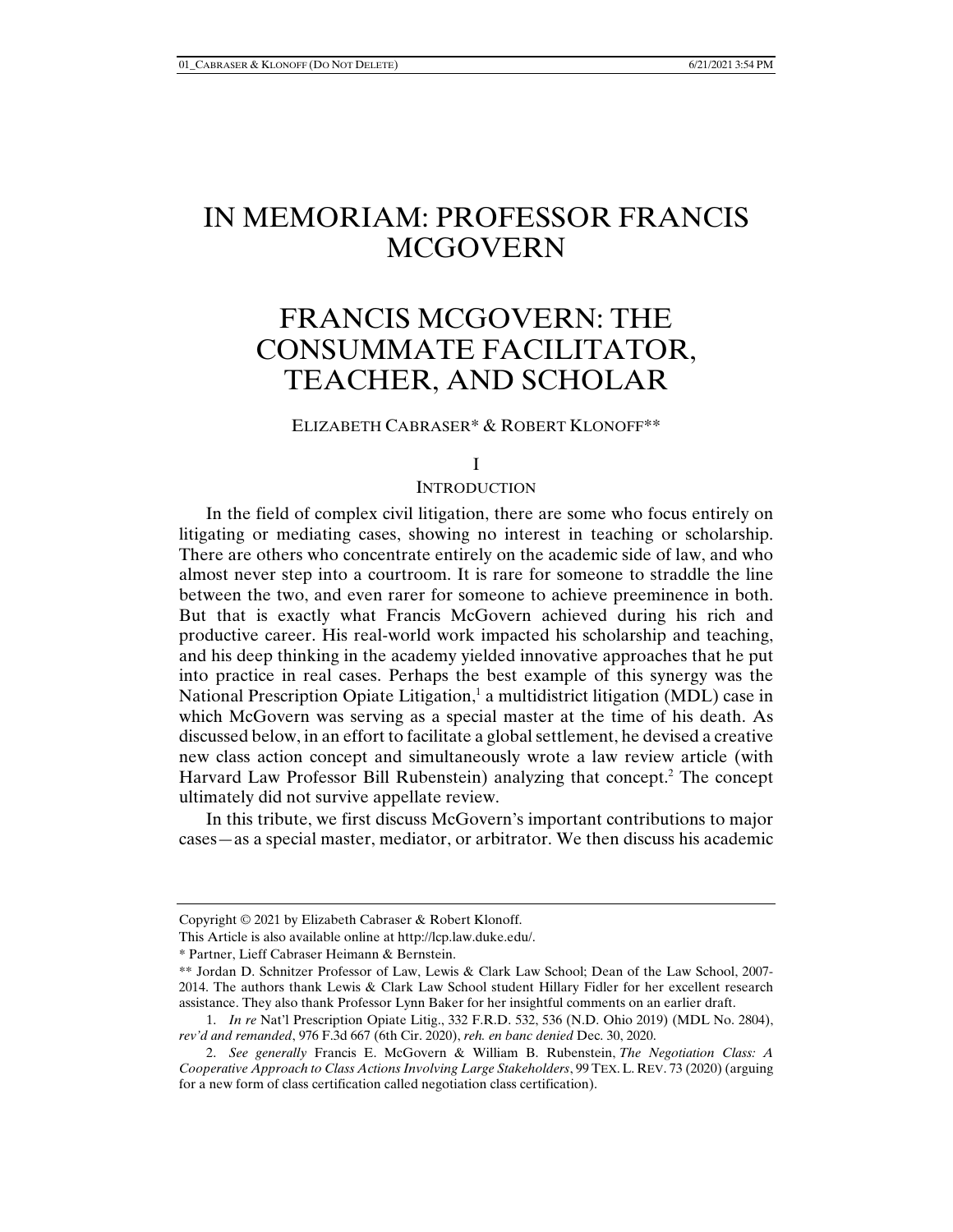impact as a teacher and scholar. Finally, we discuss the confluence of these aspects in the National Prescription Opiate Litigation.

#### II

### MCGOVERN THE FACILITATOR

McGovern's active role in facilitating resolutions in major civil litigation is unparalleled. A winner of the American College of Civil Trial Mediators' Lifetime Achievement Award,<sup>3</sup> McGovern served as a mediator, arbitrator, or special master in more than 100 complex cases, involving mass torts, antitrust, securities, civil rights, and numerous other subject areas.<sup>4</sup> His cases include some of the most highly publicized mass tort cases of modern times, including the Dalkon-Shield, Breast Implant, DDT, Deepwater Horizon, Asbestos, and National Prescription Opiate Litigations.<sup>5</sup> For example, McGovern achieved a comprehensive settlement of lawsuits stemming from the February 2003 fire at a West Warwick, Rhode Island nightclub, in which 100 people died and 200 others were injured.<sup>6</sup> McGovern met with every victim and devised a point system for compensating all of them. In total, his approach resulted in the distribution of \$176 million. In the nightclub fire resolution, he did this work pro bono.<sup>7</sup>

Ms. Cabraser recalls that her first MDL experience with Francis McGovern was in the 1992 landmark *In re: Silicone Gel Breast Implant Litigation*, MDL No. 926, assigned to Transferee Judge Sam C. Pointer, Jr., in the Northern District of Alabama. At its outset, the Breast Implant Litigation was notoriously contentious on the plaintiffs' side, as various groups, or "slates" of plaintiffs' lawyers vied for leadership and control of the litigation. From the outset, these groups were divided in their different approaches to the litigation between two competing, almost warring camps: advocates for non-class, individual trials and potentially early remands back to transferor courts on the one hand; and advocates for a class action approach on the other. Even before the centralization of the litigation as an MDL, each cadre sought exclusive leadership of the litigation.

The 1992 hearing on the Breast Implant Litigation before the Judicial Panel on Multidistrict Litigation (JPML) also had been especially raucous. In this earlier era of JPML arguments, presentations by counsel were not necessarily

 <sup>3.</sup> *Francis McGovern*, AM. COLL. OF CIV. TRIAL MEDIATORS (2020), http://www.acctm.org/ fmcgovern/ [https://perma.cc/K5NC-83QL].

 <sup>4.</sup> *Francis McGovern*, EXPERTFILE.COM (2020), https://expertfile.com/experts/francis.mcgovern /francis-mcgovern [https://perma.cc/4YSL-28D8].

 <sup>5.</sup> *Duke Law Mourns Francis McGovern, Preeminent Expert in ADR, Resolving Mass Tort Claims,* DUKE L. (Feb. 19, 2020), https://law.duke.edu/news/duke-law-mourns-francis-mcgovern-preeminentexpert-adr-resolving-mass-tort-claims [https://perma.cc/FRR5-JWZ8] [hereinafter Duke University School of Law Tribute].

 <sup>6.</sup> Katie Mulvaney, *Special Master in Station Fire Cases Dies at 75*, PROVIDENCE J.(Feb. 20, 2020), https://www.providencejournal.com/news/20200220/special-master-in-station-fire-cases-dies-at-75 [https://perma.cc/K8X6-GG95].

 <sup>7.</sup> *Id.*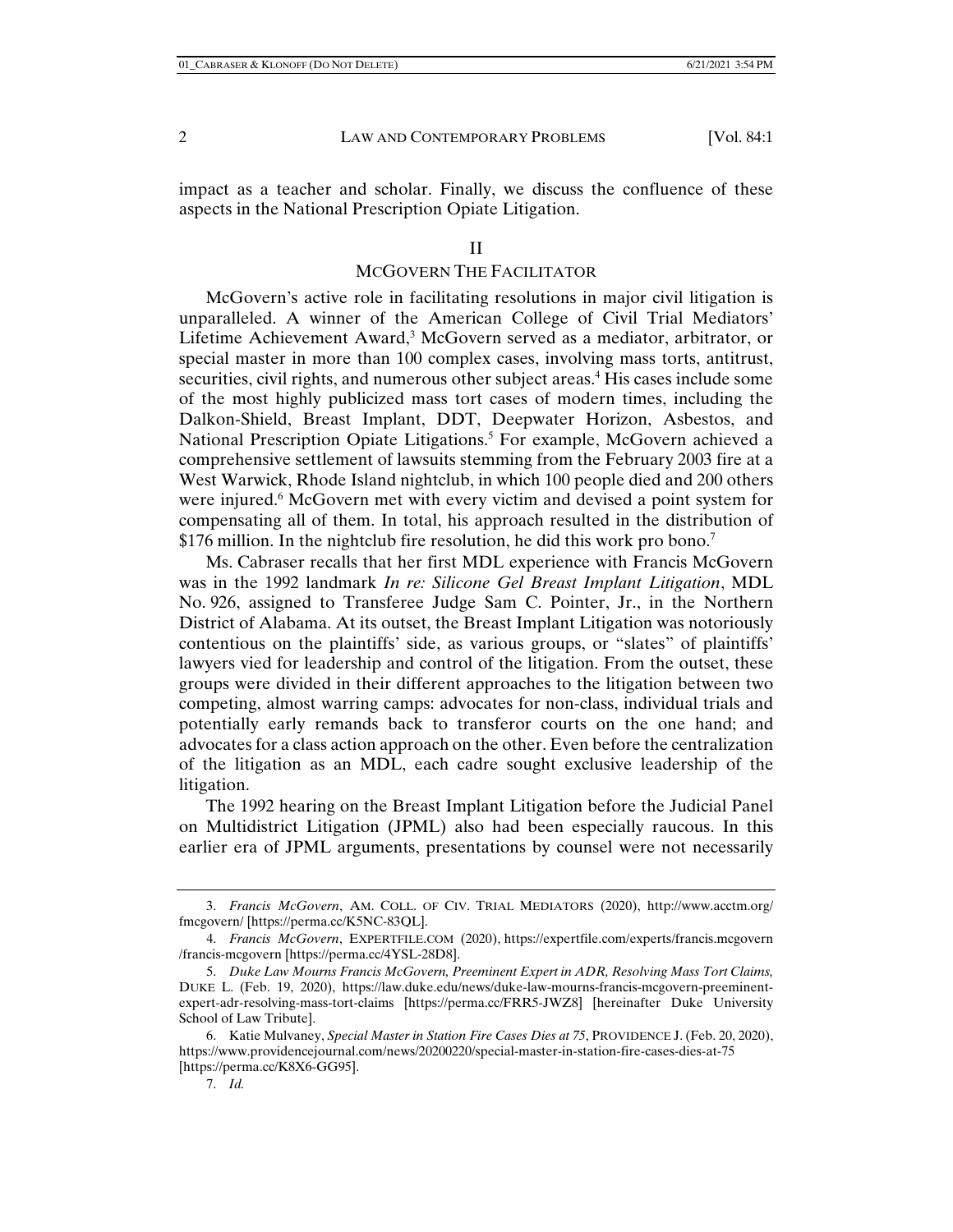limited to the modern norm of one to three minutes in length. As Ms. Cabraser recalls, the Breast Implant Litigation arguments consumed over two hours of the Panel's time. The vitriolic clash advocacy for districts and judges was so extreme and divisive that the Panel did what it can technically do under 28 U.S.C. § 1407, but which it rarely does. It centralized all of the Breast Implant Litigation cases in the one district in which none were pending, before Judge Pointer: a noted proceduralist and author of an early edition of the *Manual on Complex Litigation*, who had previously been assigned to none of the cases. If this was a punishment, it was a notably constructive, as well as a just, one.

Judge Pointer had a wiser approach in mind; he retained Francis McGovern as his special master to advise the Court on appointments to the coveted leadership positions. Francis did not choose one group over the other. Instead, he personally interviewed each of the applicant attorneys and created a combined leadership structure that included advocates of each litigation approach. He then, through diplomacy and persistence, assured that these short-term "frenemies" actually were able to function as a cooperative whole. It was a uniquely transformative experience for the plaintiffs' lawyers involved. The litigation course of MDL No. 926 included and exemplified both approaches to litigation: the development of individual cases for trial, and a series of class action settlements. With McGovern's facilitation, the class action settlements with major implants manufacturers were approved and implemented within approximately two years of the convening of the MDL, save for the resolution with major defendant Dow Corning. The latter resolution required utilization of a bankruptcy reorganization which was, as noted later in this Article, another area of McGovern expertise.

Ms. Cabraser recalls that as a result of the Panel's Transfer Order, she, along with all of us, as plaintiffs' lawyers, journeyed to Birmingham, Alabama, as strangers, where we were immediately confronted with Francis McGovern, in his character as a quintessential Southern gentleman. We were astonished. We were also swiftly charmed. Francis' personality was inherently implausible, yet utterly authentic. He was a one-man study in contradictions. He was genuinely interested in everyone, from all parts of the country, and from all walks of life. He was the ultimate paradox: an egalitarian aristocrat.

Francis was not a mere facilitator; he was both more strategic, more determined, and more hands-on than that term implies. He could fairly be dubbed "The Great Convener." In any case in which Francis was involved at the behest of a court, he left no meeting to chance. He was unmoved by scheduling difficulties. When necessary (and this happened more than once in the Breast Implant Litigation) he would physically escort less-than-eager counsel to his chosen venue for settlement discussions; ideally to a remote location from which escape would be impractical.

At one point, in a (successful) quest to obtain a resolution with a major defendant—a goal which, Special Master McGovern determined, required intensive and uninterrupted negotiations—he loaded us participants onto a bus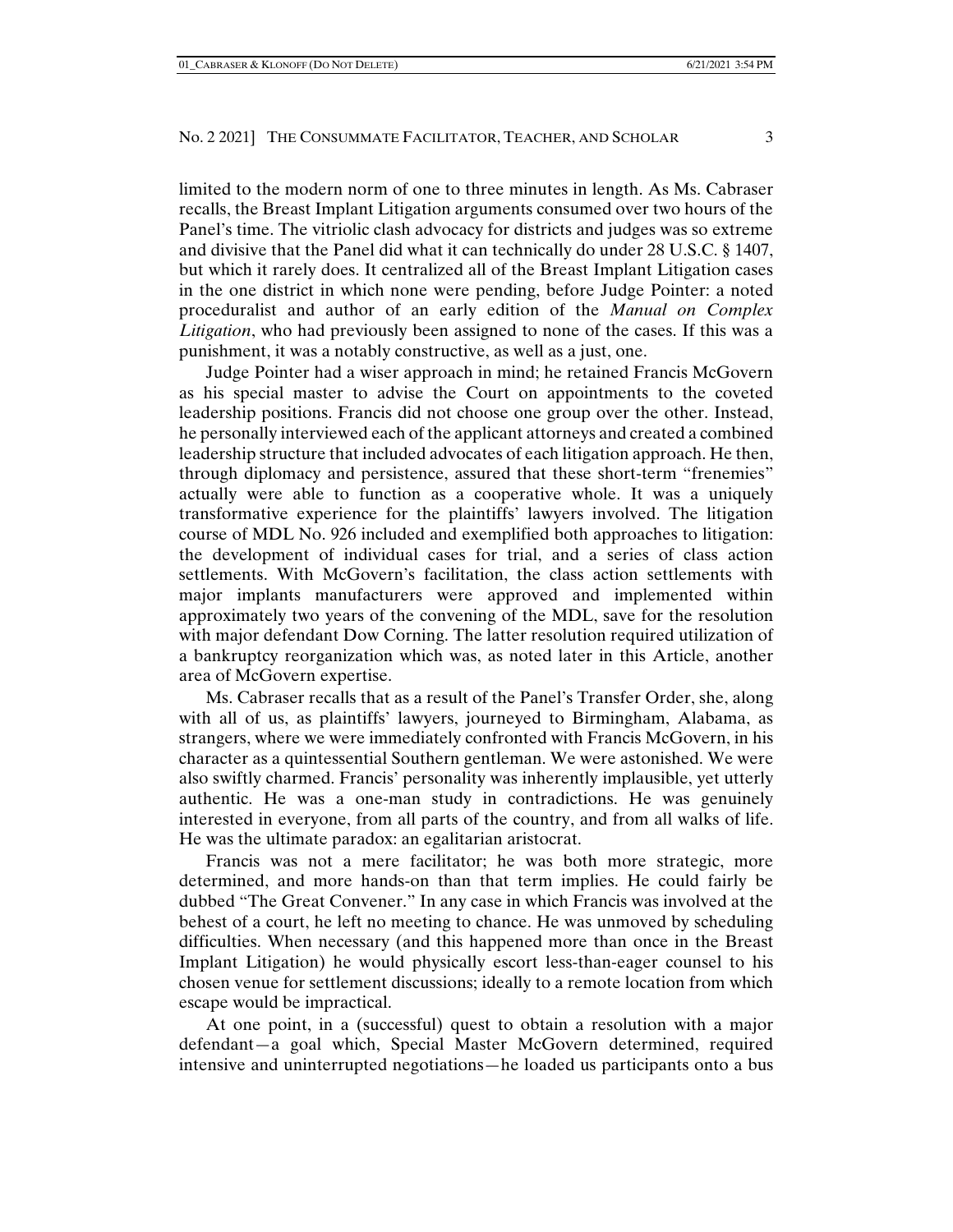and deposited us at a remote resort oddly termed a "yacht club," as it was far from any known body of water. As Ms. Cabraser recalls, the parties' negotiating teams were literally prisoners of McGovern—albeit in warmly hospitable sequestration.

Free from distraction, the deal got done, and an agreement was drafted (after several days) on the spot. Had smart phones been indispensable appurtenances (or even in existence) in 1994, they surely would have been confiscated, except for necessary communication to clients to obtain settlement authority.

A contemporary version of this technique was deployed by Francis in the National Prescription Opiate Litigation, discussed in this Article and elsewhere in this Issue. Given the nature of the participants—representatives of Attorneys General (AG), Tribes, and over a dozen major defendants; as well as a Plaintiffs' Executive Committee representing thousands of cities and counties with cases filed in the MDL—getting the needed counsel on a bus or other conveyance and ferrying them to an obscure locale could not work.

But when Francis called a meeting, people came. The conferences were large and many, with different meetings focusing on different issues, from structure and procedure to crash courses in public health presented by experts. Special Master McGovern devised and deployed a plan and process, at the MDL court's request, which included entities, such as the AGs, whose cases were in other courts.

The Great Convener was making progress when his life was unexpectedly cut short, in a shock to the system that this MDL had become. Those of us involved in the National Prescription Opiate Litigation are committed to continuing and completing the process, but we profoundly miss Francis, as a deeply mourned friend, and as the guide on whom we had come to rely. Francis had a plan. We must guess at what it was, and, inspired by his determination, make one of our own.

The experience of interacting with Francis McGovern taught all of us profound and unforgettable lessons: that the law depends on people for its development and enforcement, that the law is an essentially human endeavor, and that respect and understanding for others is essential to its operation. Francis was a hospitable Southerner and was particularly generous in his intellectual hospitality, drawing each side in to his vision of case management, and ultimately, resolution. He modeled in his conduct the ideal of how everyone involved in the adversary process of civil litigation should treat each other, not simply because it was a desirable ideal, but because it was effective in focusing on the real issues, avoiding distraction with petty disputes, and ultimately reaching a considered understanding of the merits of a case that is essential to negotiating and presenting a fair settlement. The experience of Ms. Cabraser (and many others) in the Breast Implants Litigation was repeated over and over again as Francis McGovern's own career as special master to MDL courts advanced.

It takes a special kind of person to be an effective mediator in highly contentious, high-profile litigation. Above all, one must be able to listen to all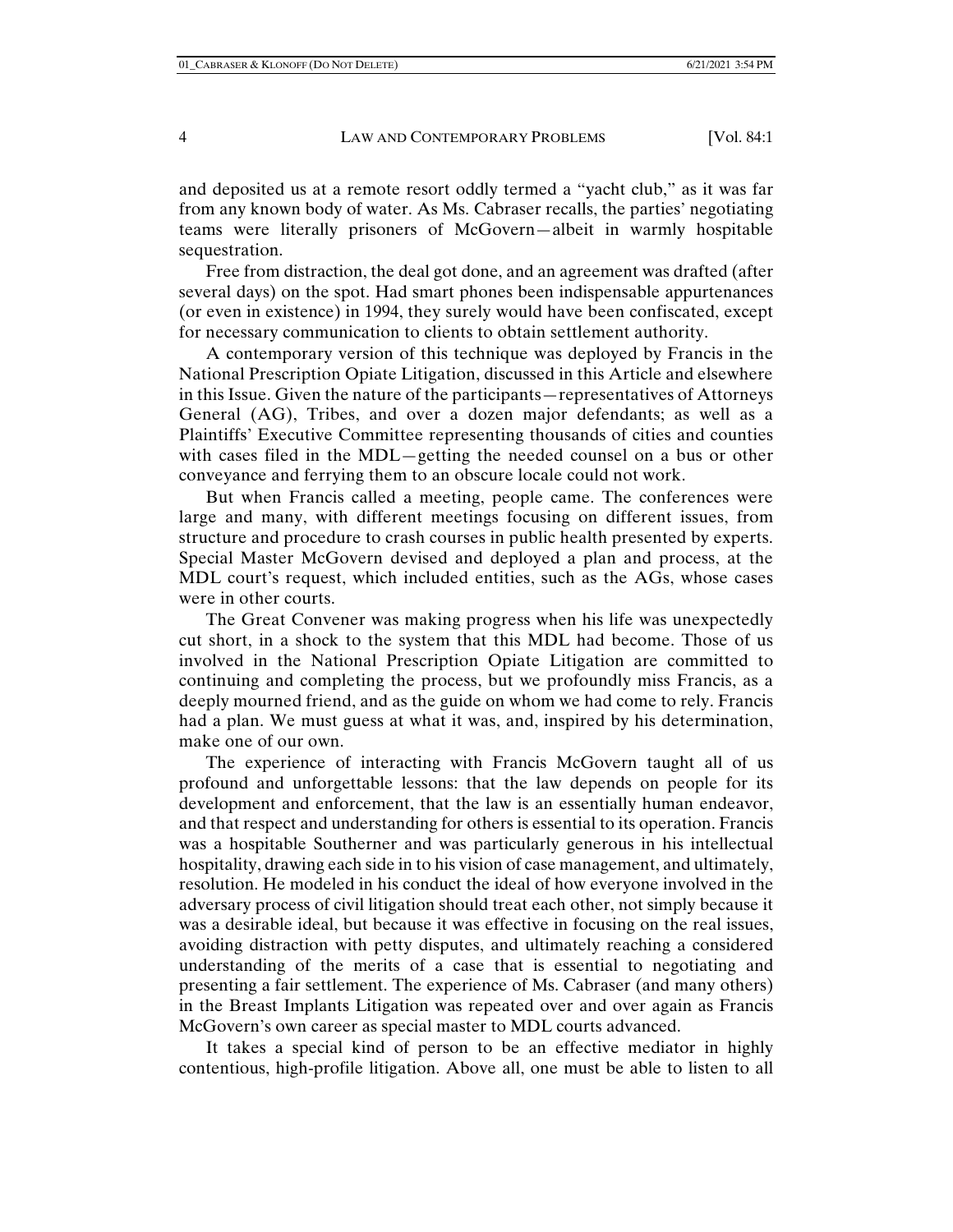points of view with kindness and empathy. McGovern definitely was able to do that. As his *Washington Post* obituary noted, "[he] never treated anyone with disrespect or raised his voice; he was encouraging, engaged, gracious, and genuinely interested in others."8

Francis had that rare ability to make everyone with whom he interacted feel truly seen, heard, and understood. His interest in all points of view, and all sides of any controversy, was genuine. He was a gifted translator of litigators' posturing into coherent positions. He brought opposing sides together—or at least closer by finding and articulating the essential merits of each position, and the legitimate interests embedded (and sometimes hidden) in a stump speech, and explaining each side to the other. Promoting understanding, and advancing toward agreement, was his stock in trade.

Francis McGovern's diplomatic and conciliatory approach was not a symptom of uncertainty. To the contrary: as a Yale University tribute aptly noted, "he was relentless and would never give up."9 Both of us saw all of these admirable qualities on display in all of our interactions with McGovern.

### III

## MCGOVERN THE SCHOLAR AND TEACHER

Francis McGovern was revered by his students and colleagues. Although based primarily at Duke Law School, he also held long-standing teaching positions at the University of California Berkeley School of Law and at Stanford Law School.<sup>10</sup> In addition, McGovern lectured on complex litigation throughout the world, and he also regularly taught a training seminar for judges.<sup>11</sup> From the outset of his career, McGovern recognized that he could be most effective as a teacher and scholar if he incorporated his court cases into his teaching and scholarship.

At Duke Law, McGovern taught courses in Alternative Dispute Resolution, Mass Torts, and Legal Strategy.12 Former Duke Law School Dean David F. Levi remembers McGovern as "one of a kind" who was "focused on moving the field forward, solving seemingly intractable problems."13At the University of California, Hastings College of the Law, McGovern taught innovative courses such as Using Artificial Intelligence in Legal Practice and Litigation Finance.14A

 <sup>8.</sup> *Francis McGovern II - Obituary*, LEGACY.COM (Feb. 23, 2020), https://www.legacy.com/ obituaries/washingtonpost/obituary.aspx?n=francis-mcgovern&pid=195492267&fhid=20296 [https://per ma.cc/82S4-RAMQ].

 <sup>9.</sup> *Francis McGovern*, YALE67.ORG (2020), https://yale67.org/francis-mcgovern/ [https://perm a.cc/4FT2-P5A7].

 <sup>10.</sup> Duke University School of Law Tribute, *supra* note 5.

 <sup>11.</sup> *Id.* 

<sup>12</sup>*. Id*.

 <sup>13.</sup> *Id.*

 <sup>14.</sup> *Remembrance: Professor Francis McGovern*, UC HASTINGS L. (Feb. 17, 2020), https:// www.uchastings.edu/2020/02/17/remembrance-francis-mcgovern/[https://perma.cc/Q7WW-JT98].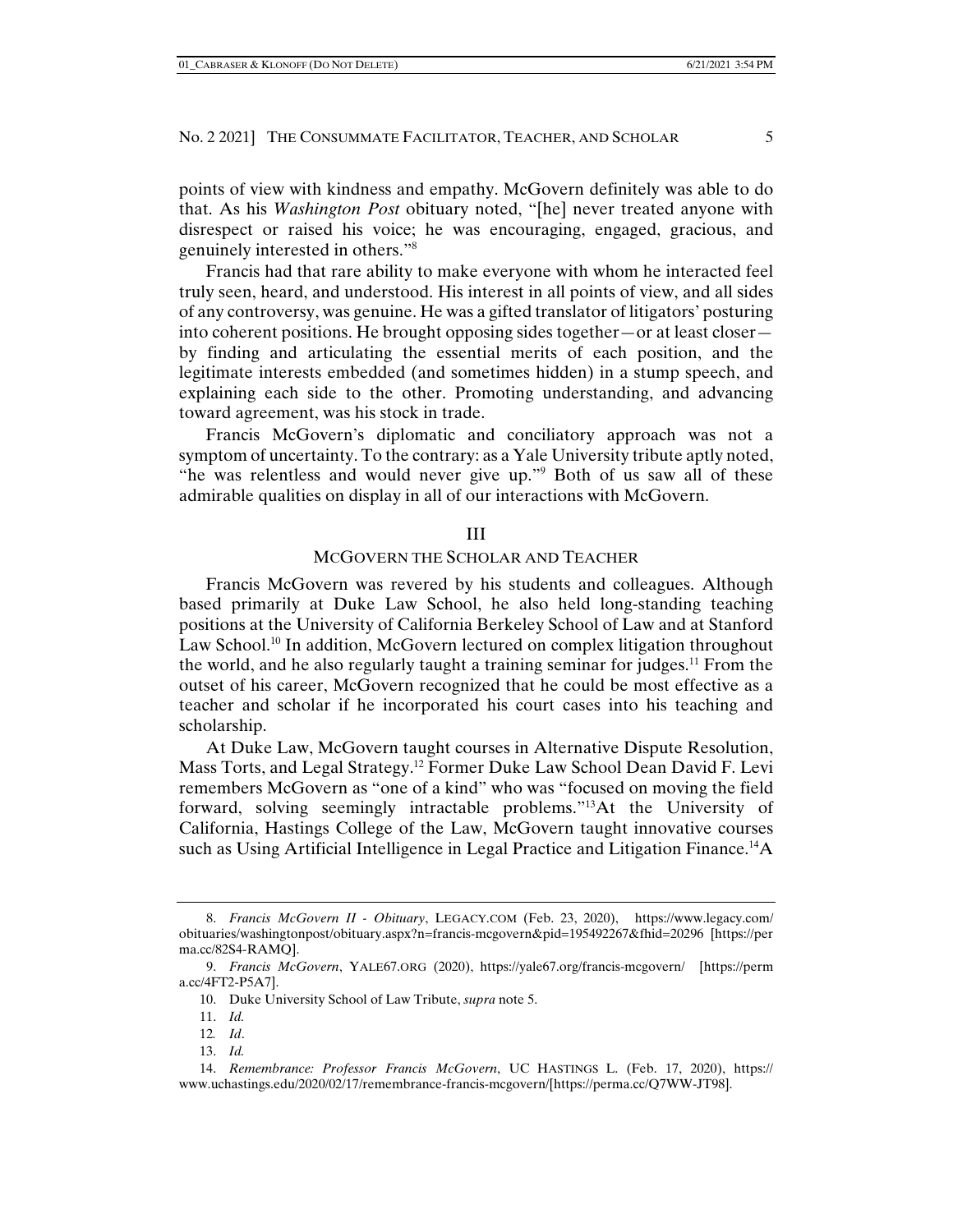fellow Hastings law professor, Rick Marcus, described McGovern as a true "legend."15

At Berkeley Law, Francis McGovern graciously co-taught a series of Complex Litigation and Multidistrict Litigation seminars with Ms. Cabraser, adroitly utilizing her practitioner's accounts as a foil for what were essentially master classes in McGovern's own complex litigation case management and resolution strategies. These strategies were informed not only by his encyclopedic (and largely firsthand) knowledge of MDLs as they have evolved from the 1980s onward, but by his insider accounts of what did, and did not, "work" in complex litigation case management, and why.

As a scholar, McGovern authored numerous books and articles on ADR, mass torts, litigation techniques, and a number of other civil litigation topics. His writings have been repeatedly cited by the Supreme Court,<sup>16</sup> the federal courts of appeal,<sup>17</sup> federal district courts,<sup>18</sup> U.S. bankruptcy courts,<sup>19</sup> and numerous state appellate courts.20 Likewise, he has been cited repeatedly by other scholars. A search on HeinOnline reveals that McGovern has been cited 1,068 times in scholarly publications (not including books) and ninety-one times by various courts.

Perhaps his best-known contribution as a scholar is his 1989 articulation of the lifecycle of a mass tort, culminating in the stage of a "mature mass tort."21 As McGovern explained the concept:

 <sup>15.</sup> *Id.*

 <sup>16.</sup> *See* CTS Corp. v. Waldburger, 573 U.S. 1, 14 (2014) (citing McGovern's work *The Variety, Policy and Constitutionality of Product Liability Statutes of Repose*, 30 AM. U. L. REV 579 (1981), to define the terms 'statute of limitations' and 'statute of repose'); Ortiz v. Fibreboard Corp*.,* 527 U.S. 815, 822 (1999) (citing McGovern's work *Resolving Mature Mass Tort Litigation*, 69 B.U. L. REV. 659 (1989) regarding the treatment of asbestos claims by plaintiff's lawyers).

 <sup>17.</sup> *See, e.g.,* Fed. Deposit Ins. Corp. v. First Horizon Asset Sec., Inc., 821 F.3d 372, 376 (2d Cir. 2016); Castano v. Am. Tobacco Co., 84 F.3d 734, 747–48 nn.25–26 (5th Cir. 1996); Kochins v. Linden-Alimak, Inc., 799 F.2d 1128, 1140 (6th Cir. 1986); Wayne v. Tenn. Valley Auth., 730 F.2d 392, 401 (5th Cir. 1984); Weeks v. Remington Arms Co., 733 F.2d 1485, 1487 n.2 (11th Cir. 1984); Mathis v. Eli Lilly & Co., 719 F.2d 134, 145 (6th Cir. 1983).

 <sup>18.</sup> *See, e.g.,* Dunlavey v. Takeda Pharmaceuticals Am., Inc., No. 6:12-CV-1162, 2012 WL 3715456, 6 n.14 (D. La. Aug. 23, 2012); Bridgewaters v. Toro Co., 819 F. Supp. 1002, 1009 (D. Utah 1993); Unigard Sec. Ins. Co. v. N. River Ins. Co., 762 F. Supp. 566, 570 n.1 (S.D.N.Y. 1991), *aff'd in part, rev'd in part*, 4 F.3d 1049 (2d Cir. 1993); White ex rel. White v. Winnebago Indus., Inc., 718 F. Supp. 1429, 1431 (D. Iowa 1989); Crouch v. Gen. Elec. Co., 699 F. Supp. 585, 591 n.5 (D. Miss. 1988); Habenicht v. Sturm, Ruger & Co., 660 F. Supp. 52 (D. Conn. 1986).

 <sup>19.</sup> *See, e.g.*, *In re* Blanchard, 241 B.R. 461, 465 n.6 (Bankr. S.D. Cal. 1999); *In re* Dow Corning Corp., 211 B.R. 545, 576 (Bankr. E.D. Mich. 1997).

 <sup>20.</sup> *See, e.g.,* Duran v. Henderson, 71 S.W.3d 833, 837 n.2 (Tex. App. 2002); Philip Morris Inc. v. Angeletti, 358 Md. 689, 768 (2000); Sanborn v. Greenwald, 664 A.2d 803, 811 (1995); Whigham v. Shands Teaching Hosp. & Clinics, Inc., 613 So. 2d 110, 111–12 (Fla. Dist. Ct. App. 1993).

 <sup>21.</sup> *See* Francis E. McGovern, *Toward A Cooperative Strategy for Federal and State Judges in Mass Tort Litigation*, 148 U. PA.L. REV. 1867, 1882–83, 1886, 1893 (2000); Francis E. McGovern, *The Defensive Use of Federal Class Actions in Mass Torts*, 39 ARIZ. L. REV. 595, 607, 609 (1997); Francis E. McGovern, *Rethinking Cooperation Among Judges in Mass Tort Litigation*, 44 UCLA L. REV. 1851, 1855, 1860 (1997); Francis E. McGovern, *An Analysis of Mass Torts for Judges*, 73 TEX. L. REV. 1821, 1843–44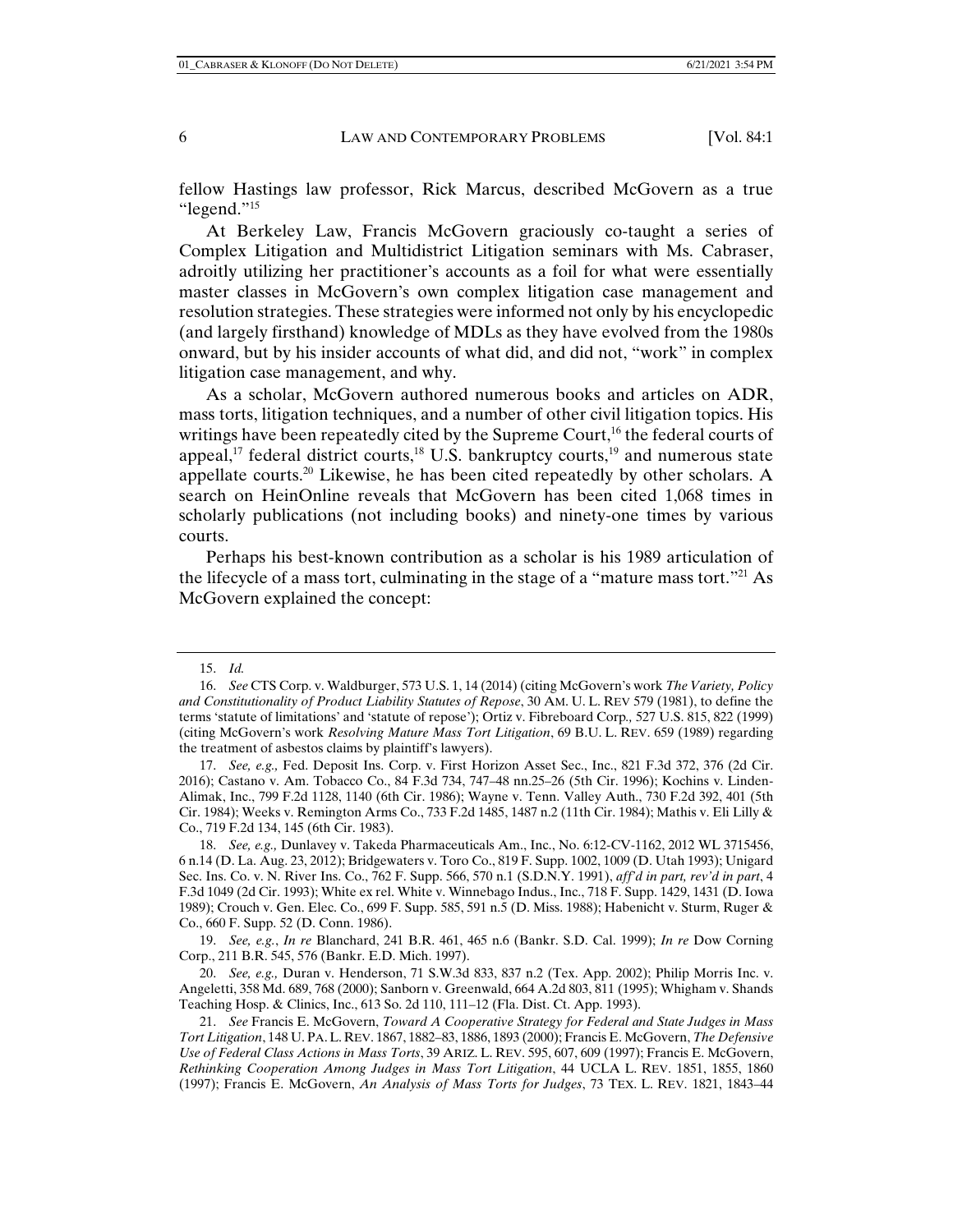A mass tort reaches maturity when there has been full and complete discovery, multiple jury verdicts, and a persistent vitality in the plaintiffs' intentions. Typically at the mature stage, little or no new evidence will be developed, significant appellate review of any novel legal issues has been concluded, and at least one full cycle of trial strategies has been exhausted.<sup>22</sup>

Both courts and commentators have discussed why the notion of a mature mass tort is essential to managing and resolving mass tort cases. As one federal bankruptcy judge has explained: "If enough judicial decisions or jury determinations strongly predominate for one side's position, it may prompt the other side to abandon or alter its opposing position, thereby facilitating settlement."23 Similarly, as Professor S. Todd Brown explains: "After a tort matures, parties tend to focus on settlement according to established precedent and practice rather than continued litigation."24

McGovern's concept of a mature mass tort has been relied on by a number of courts in adjudicating mass tort cases. For example, in *Castano v. American Tobacco Co.*<sup>25</sup> the Fifth Circuit reviewed a district court decision certifying a nationwide class of cigarette smokers. In reversing the certification order, the appellate court cited McGovern and held that that the tort theory ("addiction as injury") was not a mature theory because there had been no "prior track record of trials" that would enable the district court to assess the predominance and superiority requirements of Rule  $23(b)(3)$ .<sup>26</sup> In *In re Bristol-Myers Squibb Co.*<sup>27</sup> the Texas Supreme Court relied on McGovern's mature mass tort concept in noting that "[a] court confronted with the task of setting cases for trial should assess the developmental stage of the mass tort."28 The court, again citing to McGovern, concluded that, unlike the Asbestos Litigation, the Breast Implant Litigation was not yet mature because the various types of claims were unknown, and that "courts [therefore] should proceed with . . . caution in consolidating claims" to avoid injustice, prejudice, and confusion.29 Similarly, in *In re E. I. Du Pont De Nemours & Co. C-8 Personal Injury Litigation*, 30 the district court held that the mass tort C-8 chemical exposure was mature because the exposure was specific, the defendant was known and did not contest the release of the chemical, and there had been four trials and one appeal. Thus, the court ruled that "[c]onsolidated multi-plaintiff trials" were appropriate, efficient, and fair.<sup>31</sup>

- 25. 84 F.3d 734 (5th Cir. 1996).
- 26. *Id.* at 746–47, 747 n.25 (citing McGovern, *supra* note 22, at 1834–45).
- 27. 975 S.W.2d 601, 603 (Tex. 1998).
- 28. *Id.*

- 30. Civil Action 2:13-MD-2433, 2019 WL 2088768, at \*20 (S.D. Ohio May 13, 2019).
- 31. *Id.*

<sup>(1995);</sup> Francis E. McGovern, *Resolving Mature Mass Tort Litigation*, 69 B.U. L. REV. 659, 660, 688–94 (1989).

 <sup>22.</sup> Francis E. McGovern, *An Analysis of Mass Torts for Judges*, 73 TEX. L. REV. 1821, 1843 (1995).

 <sup>23.</sup> *In re* Dow Corning Corp., 211 B.R. 545, 576 (Bankr. E.D. Mich. 1997) (citing McGovern, *supra*  note 22, at 1841–43).

 <sup>24.</sup> S. Todd Brown, *Plaintiff Control and Domination in Multidistrict Mass Torts*, 61 CLEV. ST. L. REV. 391, 395 (2013).

 <sup>29.</sup> *Id.* at 603–605 (citing McGovern, *supra* note 22 at 1843).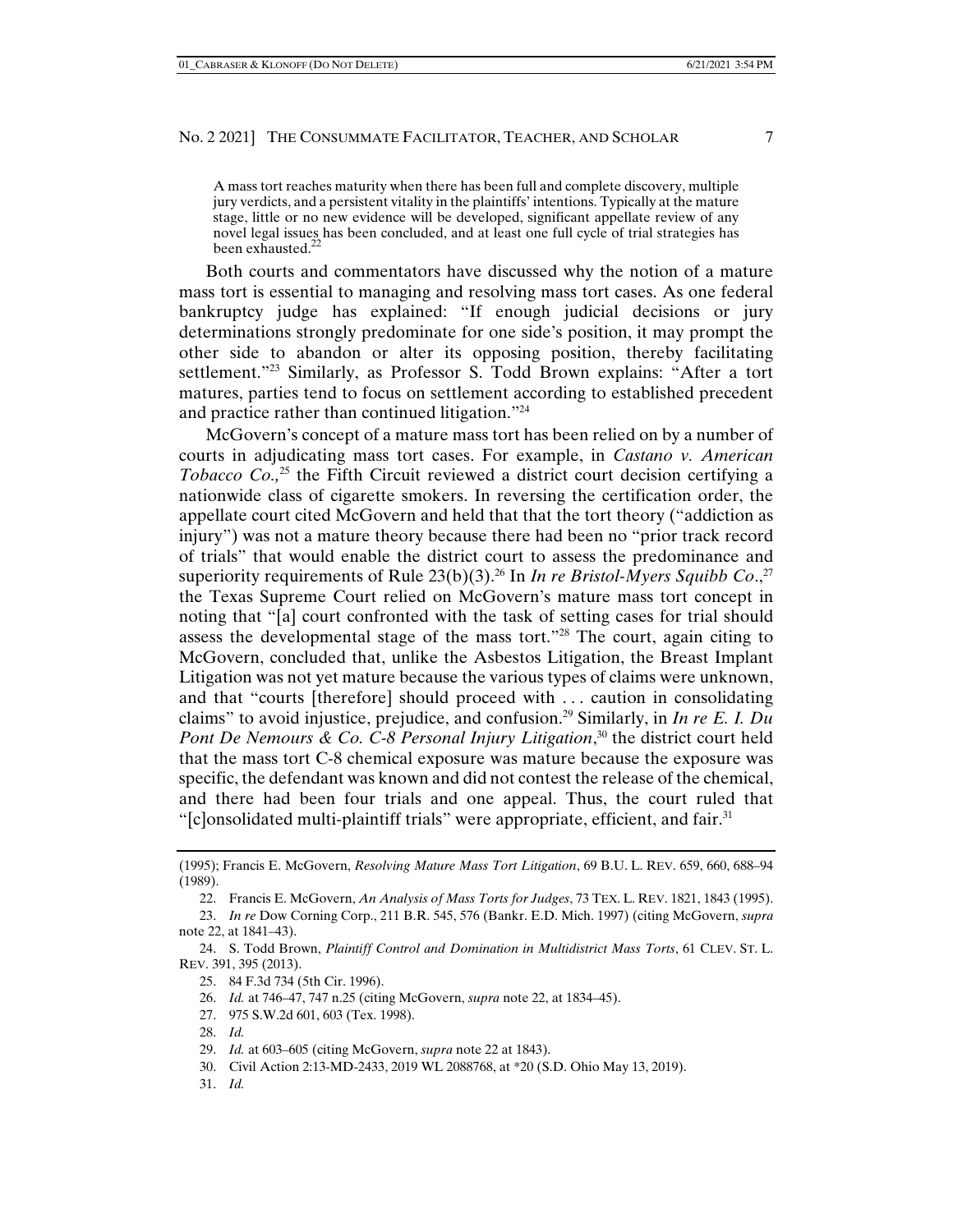Another proposition for which McGovern is frequently cited is that the creation of a mass tort will itself encourage myriad new filings. As McGovern noted: "If you build a superhighway, there will be a traffic jam."32 Numerous commentators have agreed with McGovern on this point.<sup>33</sup> McGovern is also well known, as Professor Issacharoff notes in this Issue, for developing the notion that a global settlement can yield a "peace premium" for the claimants involved in such a settlement.<sup>34</sup>

#### IV

### MCGOVERN THE STRADDLER

When Judge Daniel Polster was assigned by the JPML to oversee the myriad suits brought by cities and counties against drug manufacturers and distributors in the National Prescription Opiate Litigation, no one was surprised when he selected McGovern to serve as a special master.<sup>35</sup> Early on in the MDL, Judge Polster expressed his desire to achieve a global settlement. From the outset, many defendants expressed concern that they did not want to devote substantial time to settlement negotiations, only to have many of the key plaintiffs opt out of any settlement ultimately reached. Defendants wanted a resolution that would achieve global peace.<sup>36</sup>

Soon after his appointment as special master, McGovern convened a small group —including various attorneys involved in the MDL and scholars in the field of aggregate litigation—to explore possible devices for such a settlement. Both of us were involved in this process from the outset, as was Harvard Law Professor Bill Rubenstein. It was extraordinary to witness McGovern's creative mind at work. He examined a wide variety of possibilities, including a mandatory class action under Rule  $23(b)(1)(A)$  and Rule  $23(b)(2)$ , as well as a Rule  $23(b)(3)$ settlement class, but concluded for various reasons that a new approach under Rule 23 was needed for the opioids litigation. McGovern concluded that it was necessary to create a device that allowed for a supermajority of cities and counties to bind the entire group, except for those who opted out of such an approach at

 <sup>32.</sup> Francis E. McGovern, *The Defensive Use of Federal Class Actions in Mass Torts*, 39 ARIZ. L. REV. 595, 606 (1997).

 <sup>33.</sup> *See, e.g.,* Victor E. Schwartz, *A Letter to the Nation's Trial Judges: Asbestos Litigation, Major Progress Made over the Past Decade and Hurdles You Can Vault in the Next*, 36 AM. J. TRIAL ADVOC. 1, 3 (2012); Michael D. Sant'Ambrogio & Adam S. Zimmerman, *The Agency Class Action*, 112 COLUM. L. REV. 1992, (2012); Susan Hayes Stephan, *Blowing the Whistle on Justice As Sport: 100 Years of Playing A Non-Zero Sum Game*, 30 HAMLINE L. REV. 587, 592 (2007); Dominica C. Anderson, Esq. & Kathryn L. Martin, Esq., *The Asbestos Litigation System in the San Francisco Bay Area: A Paradigm of the National Asbestos Litigation Crisis*, 45 SANTA CLARA L. REV. 1, 16 (2004).

 <sup>34.</sup> *See* Samuel Issacharoff, *Rule 23 and the Triumph of Experience,* 84 Law & Contemp. Probs., no. 3, at 1, 22 n.54 (citing Francis E. McGovern, *Toward a Cooperative Strategy for Federal and State Judges in Mass Tort Litigation,* 148 U. PA. L. REV. 1867, 1894 (2000)).

 <sup>35.</sup> Appointment Order at 1, *In re* Nat'l Prescription Opiate Litig., MDL No. 2804, (N.D. Ohio Jan. 11, 2018), Doc. No. 69.

 <sup>36.</sup> *In re* Nat'l Prescription Opiate Litig., 332 F.R.D. 532, 536–37 (N.D. Ohio 2019), *rev'd and remanded*, 976 F.3d 667 (6th Cir. 2020), *reh. en banc denied* Dec. 30, 2020.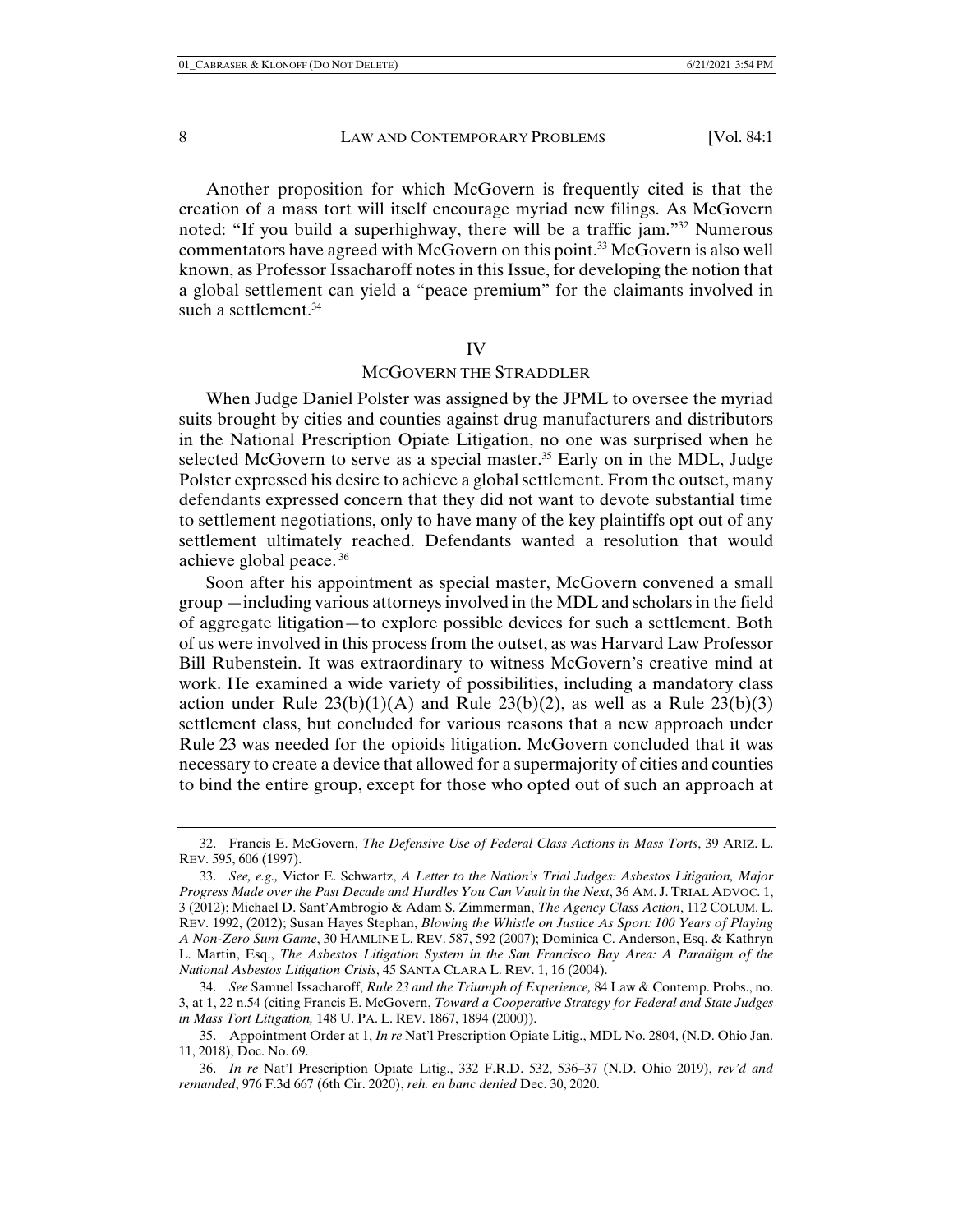the outset. In looking for guidance, he found analogies in the American Law Institute's *Principles of the Law of Aggregate Litigation*, 37 and in Section 524(g) of the Bankruptcy Code.38 McGovern's vision was that the court would certify a Negotiation Class that would allow a supermajority to bind the entire class to any settlement ultimately reached, except for those who opted out of the Negotiation Class itself, subject to judicial review to ensure that the settlement was fair, reasonable, and adequate. At the time the Negotiation Class was certified, class members would know the allocation metrics and formula that would be used to calculate their share of any settlement that was ultimately reached.

As McGovern was developing the Negotiation Class concept for use in the opioids litigation, he and Professor Rubenstein were simultaneously working on a scholarly work setting forth the concept of a Negotiation Class and the legal and practical justifications for it. That article, entitled *The Negotiation Class: A Cooperative Approach to Class Actions Involving Large Stakeholders*, 39 is almost certain to be required reading in most Complex Litigation courses.

Ultimately, class counsel endorsed McGovern's idea and persuaded Judge Polster to certify a Negotiation Class. A panel of the Sixth Circuit reversed, however, in a sharply divided opinion. The majority held that a Negotiation Class was incompatible with Rule 23 because the rule did not explicitly authorize such a class.<sup>40</sup> By contrast, the dissent argued that "the emergence of a negotiation" class simply follows the incremental development of settlement class actions," and the court "ought not disturb the relationship between the innovative experiments of district courts and the subsequent codification of those developments in the revisions of the class action rule."41 Plaintiffs moved for rehearing en banc, which was denied on December 30, 2020.

Even though the concept of a Negotiation Class did not ultimately survive appellate scrutiny, the allocation formula adopted by Judge Polster as part of the Negotiation Class procedure has been the model for ongoing settlement discussions in the MDL and for settlement discussions in the related bankruptcy proceeding involving Purdue Pharma.42 Moreover, Judge Polster and McGovern have given the Federal Civil Rules Advisory Committee food for thought on a possible amendment to Rule 23 to explicitly include Negotiation Classes within the text of Rule 23.

- 40. *In re* Nat'l Prescription Opiate Litig., 976 F.3d 664, 676–77 (6th Cir. 2020).
- 41. *Id.* at 685.

 <sup>37.</sup> AM. L. INST., PRINCIPLES OF THE LAW OF AGGREGATE LITIGATION § 3.17 (2010).

 <sup>38.</sup> McGovern & Rubenstein, *supra* note 2, at 113 ("In the specialized world of asbestos bankruptcy trusts, the law creates a class of current tort claimants and requires that the plan be put to a vote of that class and be approved by 'at least 75% of those voting.'").

 <sup>39.</sup> McGovern & Rubenstein, *supra* note 2.

 <sup>42.</sup> *In re* Purdue Pharma Inc. 7:2019-bk-23648 (Bankr. S.D. NY. 2019); City & Cty. of San Francisco v. Purdue Pharma L.P., No. 3:18-CV-07591-CRB, 2020 WL 5816488, at \*13 (N.D. Cal. Sept. 30, 2020).